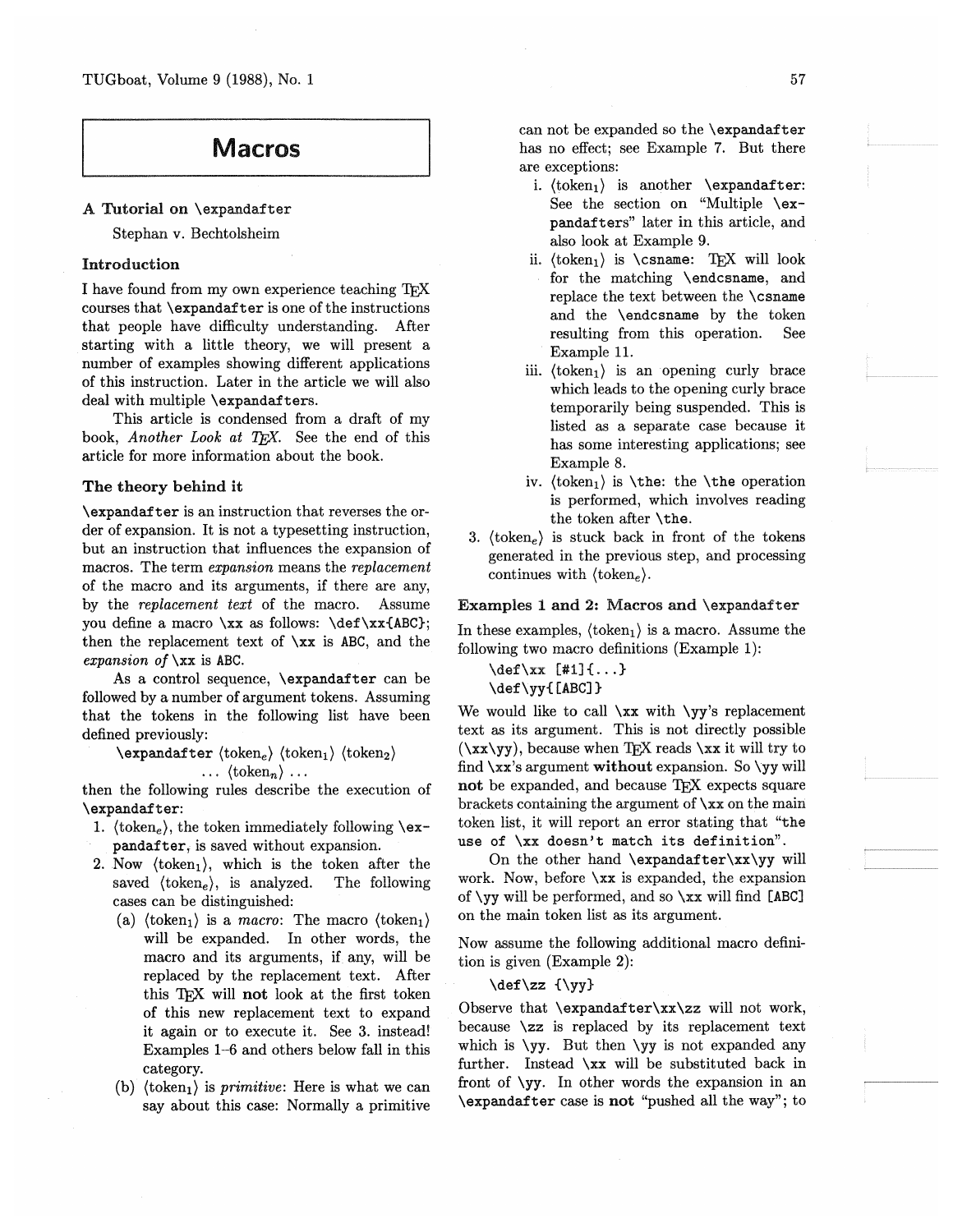accomplish a complete expansion, one should use \edef, where further expansion can be prevented only with \noexpand. This example (using \zz as an argument to  $\langle x \rangle$ , which would not work with \expandafter, does work with \edef:

```
% Equivalent to "\def\temp{\xx [ABC] }".
\edef\temp~\noexpand\xx\zz) 
\temp
```
As a side remark: Example 1 can also be programmed *without* **\expandafter**, by using **\edef:** 

```
% Equivalent to "\def\temp{\xx [ABC]}".
\edef\tempC\noexpand\xx\yy) 
\temp
```
# **Example 3**

In this example,  $\langle \text{token}_1 \rangle$  is a definition.

 $\det \{xy\}$ 

**\expandafter\def\xx(This** is fun)

\expandafter will temporarily suspend \def, which causes \xx being replaced by its replacement text which is  $\gamma y$ . This example is therefore equivalent to

\def\yy(This is fun)

# **Examples 4 and 5: Using** \expandafter **to pick out arguments**

Assume the following macro definitions \Pick... of two macros: which both have two arguments and which print only either the first argument or the second one. These macros can be used to pick out parts of some text stored in another macro.

```
% \PickFirstOfTwo 
% This macro is called with two 
% arguments, but only the first 
% argument is echoed. The second 
% one is dropped. 
% #I: repeat this argument 
% #2: drop this argument 
\def\PickFirstOfTwo #1#2{#1) 
% \PickSecondOfTwo
```

```
\% ================
```

```
% #1 and #2 of \PickFirstOfTwo
```

```
% are reversed in their role.
```

```
% #I: drop this argument
```

```
% #2: repeat this argument 
\def\PickSecondOfTwo #1#2{#2)
```
Here is an application of these macros (Examples 4 and *5)* where one string is extracted from a set of two strings.

% Define macro \a. In practice, \a % would most likely be defined % by a \read, or by a mark. \def\aC(First part){Second part)) % Example 4: Generates "First part". % Pick out first part of \a. **\expandafter\PickFirstOfTwo\a**  % Example 5: Generates "Second part". % Pick out second part of  $\a$ . **\expandafter\PickSecondOfTwo\a** 

Let us analyze Example 4: \PickFirstOfTwo is saved because of the **\expandafter** and **\a** is expanded to {First part}{Second part}. The two strings inside curly braces generated this way form the arguments of \PickFirstOfTwo, which is re-inserted in front of (First part)(Second part). Finally, the macro call to \PickFirstOfTwo will be executed, leaving only First part on the main token list.

Naturally the above \Pick. . . macros could be extended to pick out  $x$  arguments from  $y$  arguments, where  $x \leq y$ , to offer a theoretical example.

#### **Example 6:** \expandafter **and** \read

The \expandafter can be used in connection with \read, which allows the user to read information from a file, typically line by line. Assume that a file being read in by the user contains one number per line. Then an instruction like \read\stream to \InLine defines \InLine as the next line from the input file. Assume, as an example, the following input file:

- 12
- 13

14

Then the first execution of  $\read\stream$  to  $\In$ -Line is equivalent to  $\def\InLine{12<sub>LI</sub>}$ , the second one to  $\def\InLine{13<sub>u</sub>}$ , and so forth. The space ending the replacement text of \InLine comes from the end-of-line character in the input file.

This trailing space can be taken out by defining another macro \InLineNoSpace with otherwise the same replacement text. The space contained in the replacement text of \InLine matches the space which forms the delimiter of the first parameter of \temp in the following. Here, the macro \readn reads one line from the input file and defines the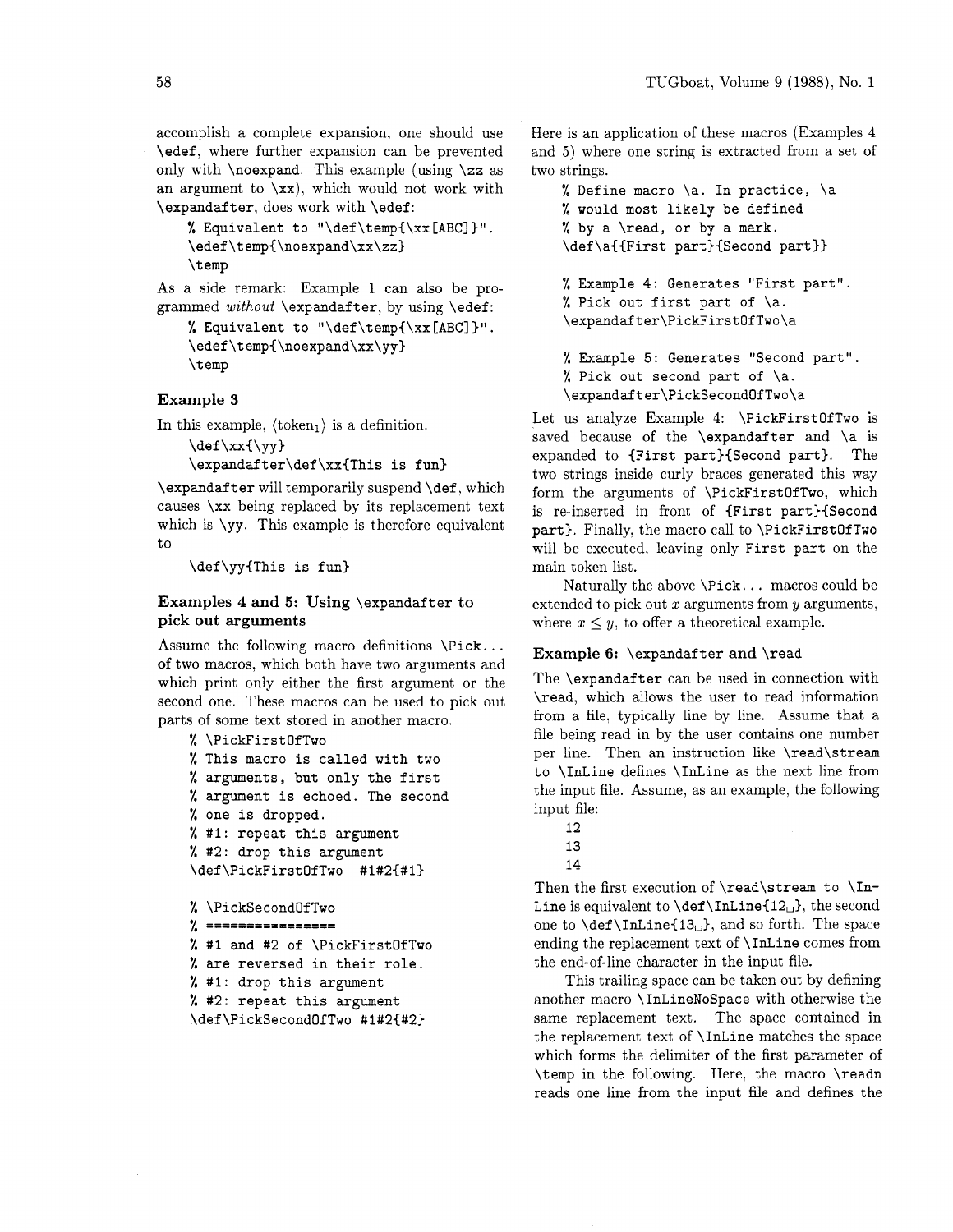macro \InLineNoSpace as that line without the trailing space:

```
\newread\stream
\def\readn{%
   \read\stream to \InLine
   % \temp is a macro with one
   % parameter, delimited by a space.
   \def\temp ##1<sub>u</sub>{%
        \def\InLineNoSpace{##1}}%
   \expandafter\temp\InLine
\mathbf{r}
```
### Example 7: Primitives and \expandafter

Most primitives trigger no actions by TEX because in general, primitives can not be expanded (a few primitives are treated differently). In this sense, characters are primitives also. Let's look at an example:

#### \expandafter AB

Character A is saved. Then TFX tries to expand, but not print B, because B cannot be expanded. Finally, A is put back in front of the B; in other words, the two characters are printed in the given order, and we may as well have omitted the \expandafter. So what's the point here? \expandafter reverses the order of expansion, not of execution.

# Example 8: \expandafter to temporarily suspend an opening curly brace

\expandafter can be used to temporarily suspend an opening curly brace. In the following case this is done to load a token register.

```
% Allocate token registers \ta and \tb.
\newtoks\ta
                       \newtoks\tb
```

```
% (1) Initialize \ta to "\a\b\c".
```

```
\tau = {\langle a \rangle b \rangle c}
```

```
\lambda (2) \tb now contains "\a\b\c".
```

```
\tb = \expandafter{\the\ta}
```

```
\frac{1}{2} (3) \tb now contains "\the\ta".
```

```
\tb = {\theta \cdot ta}
```

```
\langle (4) \setminus (1) ow contains "\langle (4) \setminus (1) \rangle".
```

```
\setminustb = \setminusta
```
In (1) we load the token register  $\ta$ . In (2) the **\expandafter** temporarily causes the opening curly brace to be hidden, so that \the\ta is evaluated, resulting in the generation of a copy of \ta's content. In (3) \ta is not copied because when a token register is loaded, the new content of it, enclosed within curly braces, is not expanded. Finally, (4) is equivalent to (2), without using \expandafter.

# More theory: Multiple \expandafters

Sometimes one needs to reverse the expansion. not of two, but of three tokens. This can be Assume that  $\a$ ,  $\b$  and  $\c$  are macros  $done.$ without parameters and  $\langle \mathbf{x}_i \rangle$  stands for the *i*th \expandafter. Then \ex<sub>1</sub> \ex<sub>2</sub> \ex<sub>3</sub> \a \ex<sub>4</sub> \b \c reverses the expansion of all three tokens. Here is what happens:

- 1.  $\text{lex}_1$  is executed causing  $\text{lex}_2$  to be saved. Then TFX looks at  $\text{ex}_3$ .
- 2.  $\text{ex}_3$  is another  $\text{ex}_3$ TFX will continue performing \expandafters!
- 3. \a is saved (the list of saved tokens is now  $\exe$  $\bullet \; \lambda$ ).
- 4.  $\text{lex}_4$  is now executed:  $\mathcal{A}$  is saved (the saved token list is now  $\begin{cases} \alpha & \lambda \end{cases}$   $\bullet \lambda$   $\bullet \lambda$ ), and  $\lambda$ c is expanded.
- 5. Now all saved tokens  $\begin{cases} x_2 \cdot \lambda & \text{b} \text{ are} \\ y_2 \cdot \lambda & \text{c} \end{cases}$ inserted back in front of the replacement text of  $\c.$
- 6. The first token on the main token list which resulted from the operation of the previous step is  $\ex_2$ , another  $\exp{andafter}$ , which causes \a to be saved again, and \b to be replaced by its replacement text.
- 7. Finally  $\a$  is inserted back into the main token list and replaced by its replacement text. The execution continues with the first token of the replacement text of \a.

One could summarize the net effect of this sequence of \expandafters and other tokens as follows (this is important for Example 8): in front of the expansion of  $\operatorname{c}$  the expansion of  $\operatorname{b}$  is inserted and in turn the expansion of  $\a$  is inserted in front of that.

The above example can be "expanded" to reverse the expansion of any number of tokens. Very rarely the reversed expansion of four tokens \a, \b, \c and \d is needed. Assume that all four tokens are macros without parameters. Here is how this is done:

```
\let\ex = \expandafter% 7 \expandafters
\ex\ex\ex\ex\ex\ex\ex\a
% 3 \expandafters
\ex\ex\ex\b
% 1 \expandafter
\ex/c\lambda
```
In general, to reverse the expansion of  $n$  tokens  $\langle \text{token}_1 \rangle$ ...  $\langle \text{token}_n \rangle$ , the *i*th token has to preceded by  $2^{n-i} - 1$  \expandafters.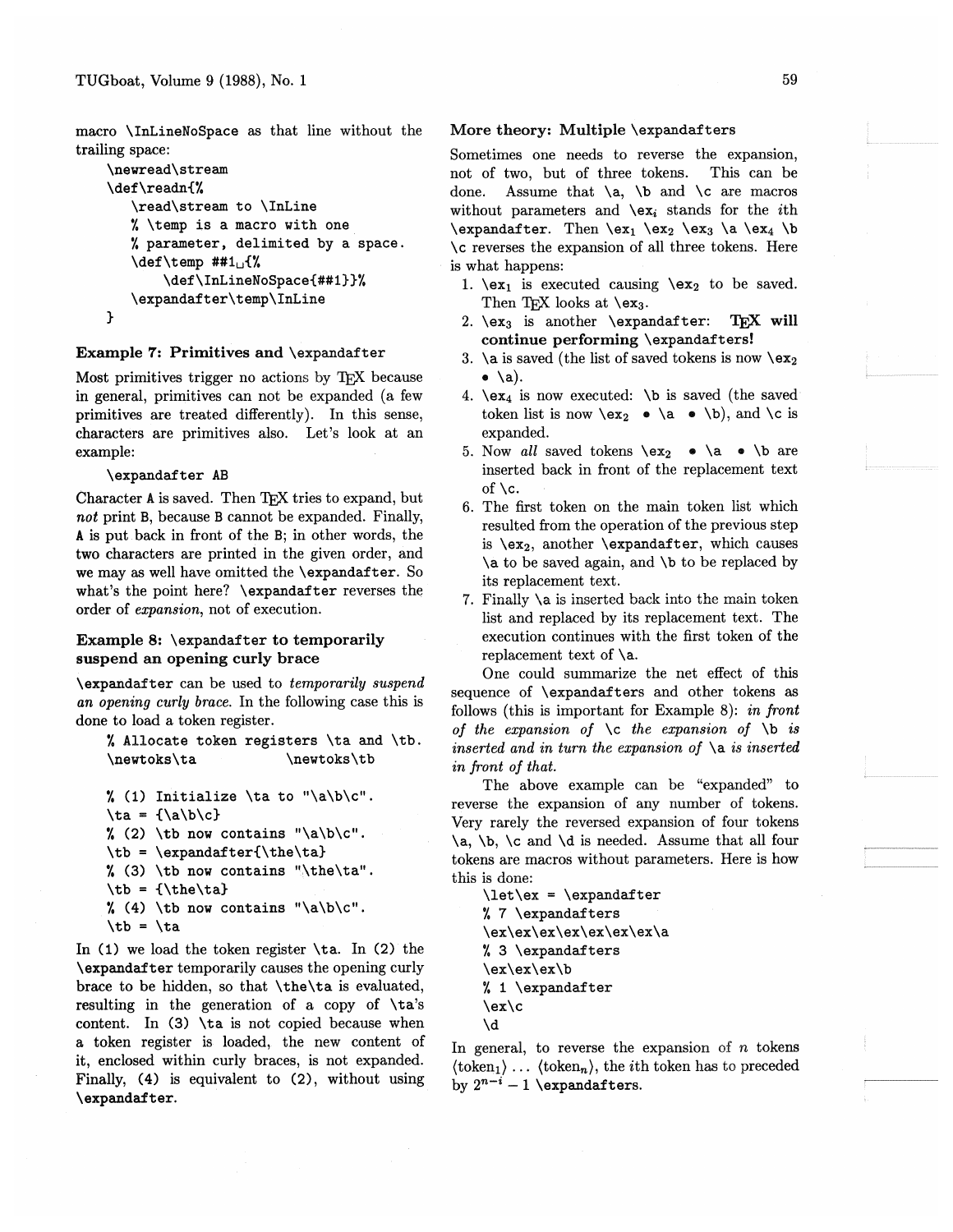## Example 8: Forcing the partial expansion of token lists of \writes

\expandafter can be used to force the expansion of the first token of a delayed \write. Remember that unless \write is preceded by \immediate, the expansion of the token list of a \write is delayed until the \write operation is really executed, as side effect of the \shipout instruction in the output routine. So, when given the instruction  $\forall x \in \mathbb{Z}, T_X$  will try to expand  $\x, \y \text{ and } \z$  when the  $\sin\theta$  is performed, not when this **\write** instruction is given.

There are applications where we have to expand the first token  $(\x$  in our example) immediately, in other words, at the time the \write instruction is given, not when the \write instruction is later actually performed as side effect of \shipout. This can be done by:

\def \ws(\write\stream)  $\let\ex = \expandafter$  $\ex\ex\x\wx\ex\ex\ex\dx$ 

Going back to our explanation of multiple \expandafters:  $\wedge$  corresponds to  $\a$ , { to  $\b$ , and  $\x$ to c. In other words  $x$  will be expanded (!!), and ( will be inserted back in front of it (it cannot be expanded). Finally, \ws will be expanded into \write\stream. Now \write will be performed and the token list of the \write will be saved without expansion. But observe that  $x$  was already expanded.  $\y$  and  $\zeta$ , on the other hand, will be expanded when the corresponding \shipout instruction is performed.

#### Example 9: Extracting a substring

Assume that a macro  $\x x$  (without parameters) expands to text which contains the two tokens \aaa and \bbb embedded in it somewhere. You would like to extract the tokens between \aaa and \bbb. Here is how this could be done:

```
% Define macro to extract substring 
% from \xx.
\def\xx(This is fun\aaa TTXXTT 
        \bbb That's it)
```
% Define macro \extract with three

**7,** delimited parameters.

% Delimiters are \aaa, \bbb, and \Del.

% Macro prints substring contained

% between \aaa and \bbb.

\def\extract #l\aaa#2\bbb#3\Del(#2)

% Call macro to extract substring % from \xx. % Prints "TTXXTT". **\expandafter\extract\xx\Del**  % which is equivalent to: \extract This is fun\aaa TTXXTT \bbb That's it\Del

In a "real life example" \xx would be defined through some other means like a \read. There is no reason to go to that much trouble just to print TTXXTT.

# Example 10: Testing on the presence of a substring

Now let us solve the following problem: We would like to test whether or not a macro's replacement text contains a specific substring. In our example, we will test for the presence of abc in  $\xx$ 's replacement text. For that purpose we define a macro \@TestSubS as follows: (\@Del is a delimiter):

# \def \@Testsubs #labc#2\@Del{. . . )

Now look at the following source:

\def\xx{AABBCC}

% #1 of \@Testsubs is AABBCC. **\expandafter\@TestSubS\xx** abc\@Del \def\xx(AABBabcDD)

% #1 of \@Testsubs is AABB.

**\expandafter\@TestSubS\xx** abc\QDel

Observe that

- 1. If  $\xrightarrows$  does not contain the substring abc we are searching for, then #1 of \@Testsubs becomes the same as \xx.
- 2. In case  $\x$  does contain the substring abc, then #I of \@Testsubs becomes that part of \xx which occurs before the abc in \xx.

We can now design **\IfSubString**. It is a simple extension of the above idea, with a test added at the end to see whether or not #I of \@Testsubs is the same as \xx.

 $\c{actcode}'@ = 11$ 

% This conditional is needed because % otherwise we would have to call the % following macro \If NotSubString.

\newif\if@TestSubString

% \Ifsubstring

**7** ============

- % This macro evaluates to a conditional
- % which is true iff #l's replacement
- % text contains #2 as substring.